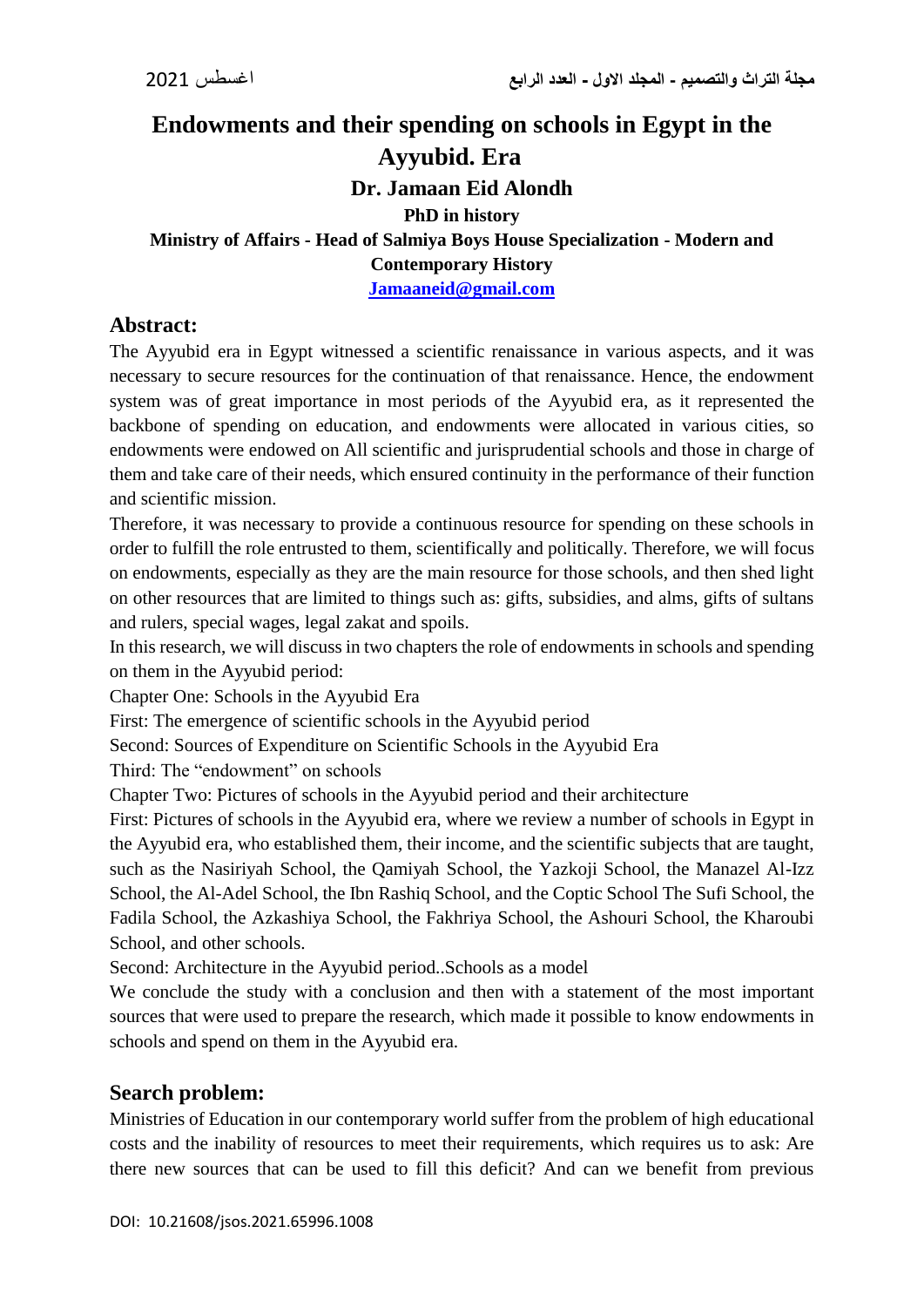experiences and develop them, especially in the boom eras Like the Ayyubid period?..so this research comes to answer these questions?

1 - What is the historical context of the Waqf schools in the Ayyubid era, and their civilizational role?

2 - What are the sources of funding for these schools?

3 - The historical role of endowments in the continuity of those schools in the performance of their educational tasks?

4 - What are the most prominent endowment images of educational schools in the Ayyubid era?

# **The aim of the research:**

- Highlighting the civilized aspect in the various fields of science and knowledge in the Ayyubid era, whose source was the educational schools that were established in the Ayyubid era, where there was a clear interest in education, and schools of religious and worldly sciences multiplied, and knowledge flourished in this era with the spread of schools throughout the "Egyptian homes", and it was The beginning was the establishment of Salah al-Din al-Ayyubi for the Nasiriyah school in the year 566 AH.

Explanation of the role of the Islamic endowment in the intellectual, cultural, literary and religious renaissance in the Ayyubid era, and an attempt to benefit from this role in securing financial resources for the educational aspect in the modern era.

- Shedding light on the impact of interest in science and scholars, spending on them, and building educational facilities on the nation's renaissance.

Finally, clarifying the diversity in the sources of funding for education in the Ayyubid era, which did not depend on endowments only, but extended to include gifts, subsidies, charity and other financial resources.

#### **Research Importance:**

1- Demonstrating the interest of the Islamic religion in education and its development through the establishment of various schools.

2 - Shedding light on a period of Islamic eras in which the country witnessed a renaissance at all levels, starting with education, which had a clear impact on various aspects of life.

3 - Highlighting the role of Islamic endowments in paying attention to science and scholars and its role in its survival and continuity through the establishment and allocation of endowments to them.

4 - The research interest in investigating the sources of financial resources for the educational process in the Ayyubid era.

5 - Research benefits those responsible for the educational process by opening new horizons for financial resources for education.

6 - To highlight aspects of Islamic civilization and architecture in the establishment of these schools.

# **Hypotheses:**

This study shows several hypotheses related to them; That without the interest of the rulers of the Ayyubid era in science, scholars and students, this intellectual, cultural, literary and religious renaissance would not have occurred in this era, and that thinking about finding sources of funding for science, scholars and scholars and establishing schools was behind the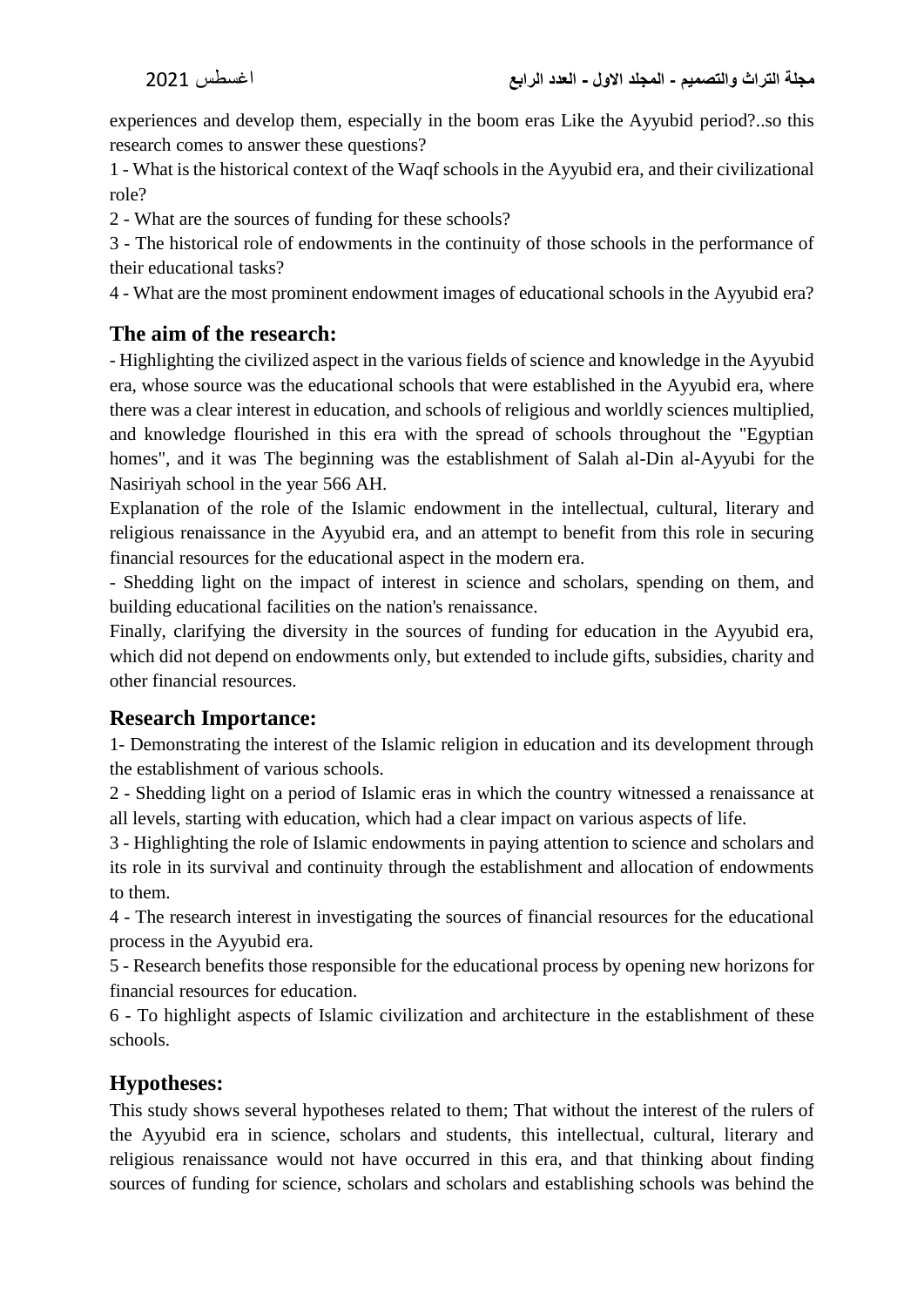continuity of this scientific renaissance, and that endowments have a historical role in building the future of this nation, And the impact on social, cultural and scientific life.

## **Research Methodology:**

In the research, the focus will be on the historical methodology appropriate to the nature of the study in question, as it was associated with an era of the Islamic eras, and a historical interval in the history of the nation, in which the state of weakness moved to strength and the victories that followed it with a scientific, intellectual and cultural renaissance.

The use of the historical scientific method in research helps us to reach results and facts that may be absent from the minds of many because they are related to the events of the past, help us understand the present and project the success of the scientific renaissance in the Ayyubid era on it, and predict the requirements of the educational process in the future to achieve its desired goals.

## **Results**

The necessity of paying attention to the role of educational institutions in raising awareness and advancing society.

- The necessity of spending on education as it is the basic priority for building a society with a scientific renaissance at all levels.

Civil society contributions to the advancement of educational institutions and the provision of sources of spending on education.

- The role of educational schools in preserving the civilizational identity of the Islamic nation. The role of scholars in building and nurturing society

# **References:**

'amin , muhamad muhamad , al'awqaf walhayat aliajtimaeiat fi misr 648-923hi / 1250-1517m dirasat tarikhiat wathayiqiat , alqahirat , 1400 hi / 1980 m

-hilmi , eabaas , almadaris al'iislamiat wadawr aleilm waeimaratuha al'athariat , majalat kuliyat alsharieat waldirasat al'iislamiat , aleadad 3 , makat almukaramat , jamieat 'umi alquraa 1397- 1398h..

-ramadan , eabd aleazim , tarikh almadaris fi misr al'iislamiat , albiyat aleamat lilkitabat , 1992 mi.

-eabd aleati , eabd alghani mahmud , altaelim fi misr zaman al'ayuwbiiyn , walmamalik , t 2 , dar almaearifi.

-aleumari , aleumari. , altaayish , eali , aleimarat fi misr al'iislamia (aleasrayn alfatimii wal'ayuwbi) , alqahirat 1996 m alharithi , eadnan , eimran alqahirat wakhutatiha fi eahd salah aldiyn al'ayuwbi , alqahirat , 1999 m

-hamzat , eabd allatif , taqdim jabir eusfur , alfikr alfikriat fi misr aleasrayn al'ayuwbii walmamlukiu al'awal , alhayyat aleamat lilkitab , sin 1999.

-rabie , hasanayn muhamad , alnuzum almaliat fi misr zaman al'ayuwbiiyn , matbaeat jamieat alqahirat , sin 1962.

-salim , alsayid eabd aleaziz , dirasat fi tarikh al'ayuwbiiyn walmamalik , muasasat shabab aljamieat , alaiskandariat , sanat 1999.